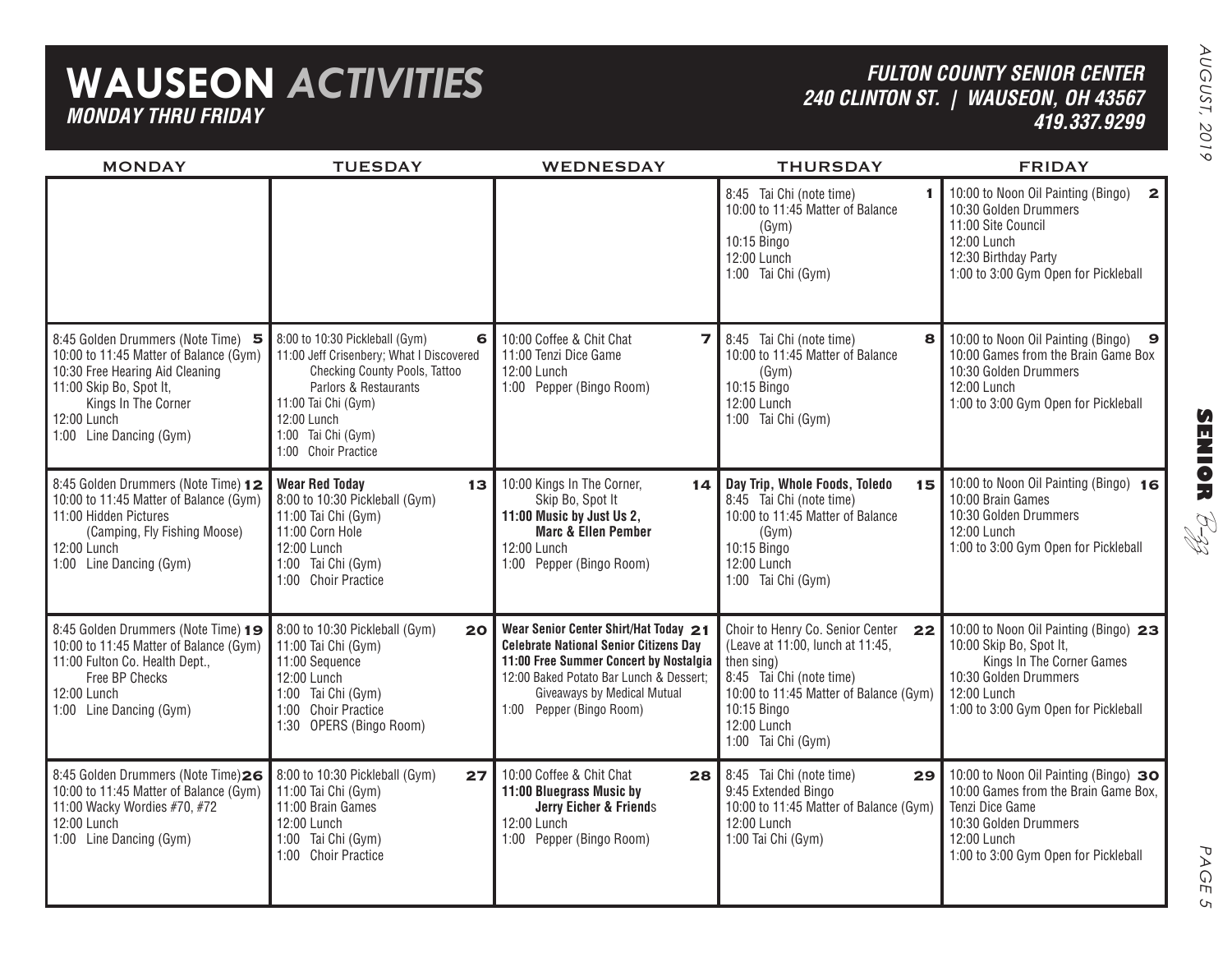## *ARCHBOLD - SCOUT CABINinside ruihley park, w. williams st. tues. & FRI.*

# **ARCHBOLD / FAYETTE** *ACTIVITIES*

*FAYETTE - FAMILY LIFE CENTER306 E. Main Street MON., Wed., & THURS.*

| <b>MONDAY</b>                                                                                                                                                                                                                                          | <b>TUESDAY</b>                                                                                                                                                                                                                                                                                            | WEDNESDAY                                                                                                                                       | <b>THURSDAY</b>                                                                                         | <b>FRIDAY</b>                                                                                                                   |
|--------------------------------------------------------------------------------------------------------------------------------------------------------------------------------------------------------------------------------------------------------|-----------------------------------------------------------------------------------------------------------------------------------------------------------------------------------------------------------------------------------------------------------------------------------------------------------|-------------------------------------------------------------------------------------------------------------------------------------------------|---------------------------------------------------------------------------------------------------------|---------------------------------------------------------------------------------------------------------------------------------|
|                                                                                                                                                                                                                                                        |                                                                                                                                                                                                                                                                                                           |                                                                                                                                                 | 10:00 Site Council<br>10:30 Bingo<br>12:00 Lunch with Birthday Cake<br>1:00 Cards                       | 10:00 Site Council<br>$\mathbf{2}$<br>10:30 Bingo<br>12:00 Lunch with Birthday Cake<br>1:00 Cards & Games                       |
| 10:00 Table Talk: Where would you most<br>like to travel in space? Assuming<br>you could go there instantly &<br>survive the harsh conditions.<br>11:00 Hospice 101, Living Wills, etc.<br>Ashley with Southern Care<br>12:00 Lunch<br>1:00 Word Games | 10:00 Table Talk: Where would you most 6<br>like to travel in space? Assuming<br>you could go there instantly &<br>survive the harsh conditions.<br>11:00 Lynn Ritter, Alzheimer's Association,<br><b>Effective Communication Strategies</b><br>for Someone with Memory Loss<br>12:00 Lunch<br>1:00 Games | 10:00 Coffee & Conversation<br>$\overline{z}$<br>11:00 Fulton County Deputy & K-9<br>12:00 Lunch<br>1:00 Cards                                  | 10:30 Bingo<br>8<br>12:00 Lunch<br>1:00 Cards & Games                                                   | 10:00 Pepper Card Game<br>$\mathbf{9}$<br>10:30 Bingo<br>12:00 Lunch<br>1:00 Puzzles                                            |
| 10:00 Hidden Picures<br>12<br>11:00 Games from the Brain Game Box<br>12:00 Lunch<br>1:00 Games                                                                                                                                                         | 10:00 Coffee & Conversation<br>13<br>11:00 Music by Just Us 2,<br>Marc & Ellen Pember<br>12:00 Lunch<br>1:00 Cards                                                                                                                                                                                        | 10:00 Left Center Right Card Game 14<br>11:00 Music by Will Hinton<br>12:00 Lunch<br>1:00 Cards & Games                                         | <b>Wear Senior Center</b><br>15<br><b>Shirt/Hat Today</b><br>10:30 Bingo<br>12:00 Lunch<br>1:00 Puzzles | 10:00 Pepper Card Game<br>16<br>10:30 Bingo<br>12:00 Lunch<br>1:00 Word Games                                                   |
| <b>Wear Red Today</b><br>19<br>10:30 Bonus Bingo (Bring Pennies)<br>12:00 Lunch<br>1:00 Cards                                                                                                                                                          | <b>Wear Red Today</b><br>20<br>9:30 Toenail Clinic (By Appointment)<br>10:00 Left Center Right Card Game<br>11:00 "Just So You Know," & Free BP<br>Checks; Fulton Co. Health Dept.<br>12:00 Lunch<br>1:00 Cards & Games                                                                                   | 10:00 Cards<br>21<br>10:30 to 11:30 Tai Chi with Angela of<br>UTMC (note time; 6-week series)<br>12:00 Lunch<br>1:00 Puzzles                    | 10:30 Bingo<br>22<br>12:00 Lunch<br>1:00 Word Games                                                     | <b>Wear Senior Center</b><br>23<br><b>Shirt/Hat Today</b><br>10:00 Pepper Card Game<br>10:30 Bingo<br>12:00 Lunch<br>1:00 Games |
| 9:30 Toenail Clinic<br>26<br>(By Appointment)<br>10:00 Table Talk: If you had intro music,<br>what song would it be? Why?<br>11:00 "Just So You Know," & Free BP<br>Checks; Fulton Co. Health Dept.<br>12:00 Lunch                                     | 10:00 Table Talk:<br>27<br>If you had intro music,<br>what song would it be? Why?<br>11:00 Brain Games from the Box<br>12:00 Lunch<br>1:00 Puzzles                                                                                                                                                        | 10:00 Coffee & Conversation<br>28<br>10:30 to 11:30 Tai Chi with Angela of<br>UTMC (note time; 6-week series)<br>12:00 Lunch<br>1:00 Word Games | 10:00 Extended Bingo<br>29<br>12:00 Lunch<br>1:00 Games                                                 | 30<br>10:00 Pepper Card Game<br>10:30 Bingo<br>12:00 Lunch<br>1:00 Cards                                                        |

**SENIOR** B-zz

PAGE PAGE 7  $\vee$